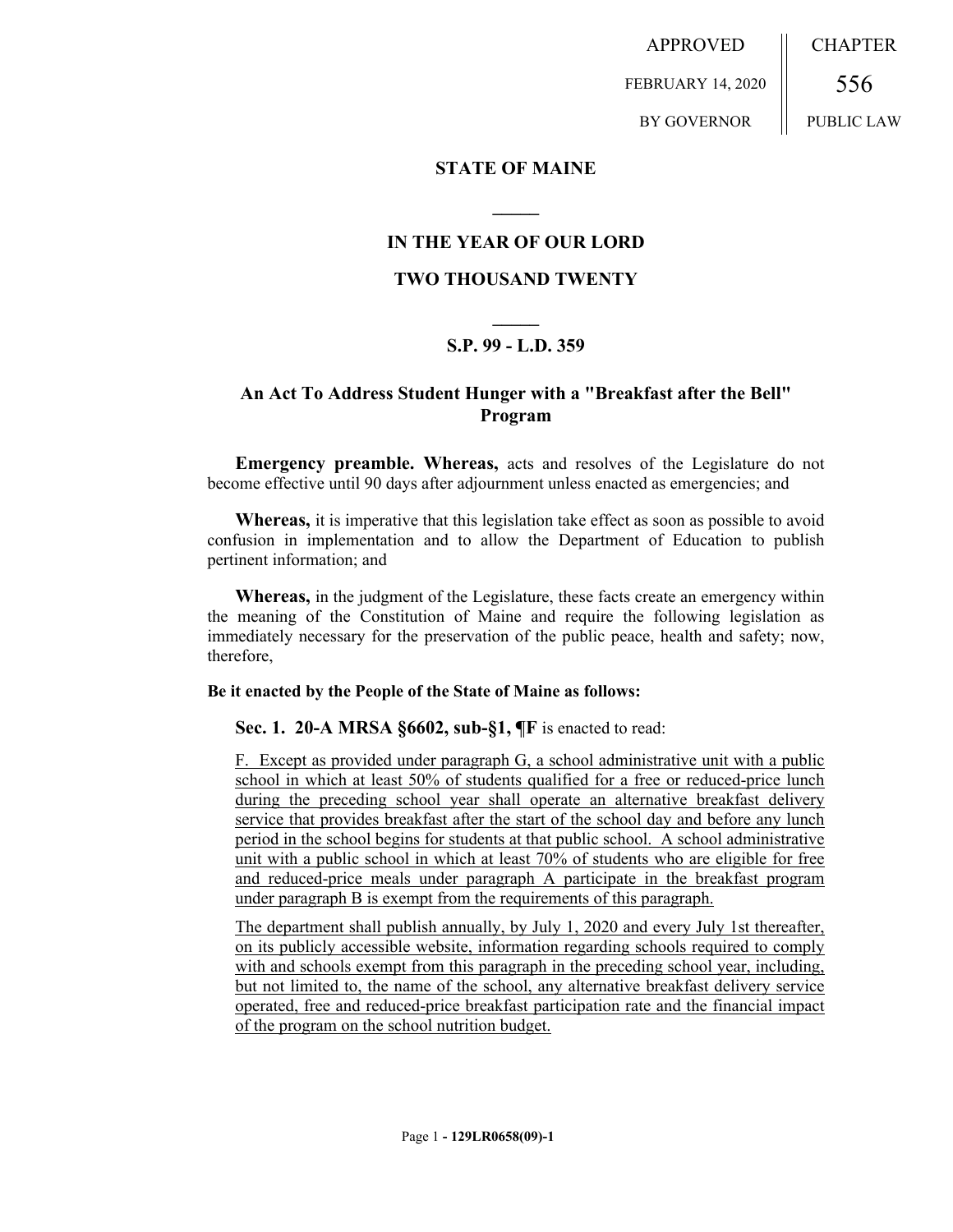**Sec. 2. 20-A MRSA §6602, sub-§1, ¶G** is enacted to read:

G. A school administrative unit subject to paragraph F may opt out of the alternative breakfast delivery service required under paragraph F if the following conditions are met:

(1) The governing body of the school administrative unit holds a public hearing regarding the service. The governing body of the school administrative unit shall post public notice in each municipality in the unit of the time and location of the hearing at least 10 days before the hearing. The chair of the governing body of the school administrative unit shall conduct the hearing;

(2) The school administrative unit submits to the governing body a detailed cost-benefit analysis and any other material that demonstrates that implementing the alternative breakfast delivery service would cause undue financial or logistical hardship;

(3) The public and the governing body of the school administrative unit evaluate the cost-benefit analysis and any written material submitted for purposes of this paragraph;

(4) Within 30 days of the public hearing under subparagraph (1), the governing body of the school administrative unit, by majority vote, determines that an alternative breakfast delivery service is not financially or logistically viable and that the school administrative unit will opt out; and

(5) The governing body of the school administrative unit notifies the department of the vote to opt out under subparagraph (4).

Opting out under this paragraph must be renewed every 2 years. A school administrative unit with a public school shall notify the department of the intent to renew its decision to opt out under this paragraph before the end of the 2nd school year after the previous vote.

The department shall adopt rules to implement this paragraph including rules governing the application process and standards to address evaluation criteria based on need for the funding of alternative breakfast delivery services in school administrative units. The rules must include procedures to track health and academic outcomes through data collection and evaluation of students and schools that participate in alternative breakfast delivery services. Procedures to track health and academic outcomes must include tracking and ensuring that all public schools required to implement the alternative breakfast delivery service are demonstrating at least an annual 10 percentage point increase in their school breakfast participation rate. If the department determines that a participating public school has not increased its breakfast participation rate by at least 10 percentage points, the department shall provide written notification including improvement strategies to the public school. Upon receipt of written notification by the department, a public school that has not increased its breakfast participation rate by at least 10 percentage points shall submit a final plan within 30 days after the start of the next school year documenting new strategies to increase its breakfast participation rate. A public school that demonstrates a successful breakfast program, which means that at least 70% of the